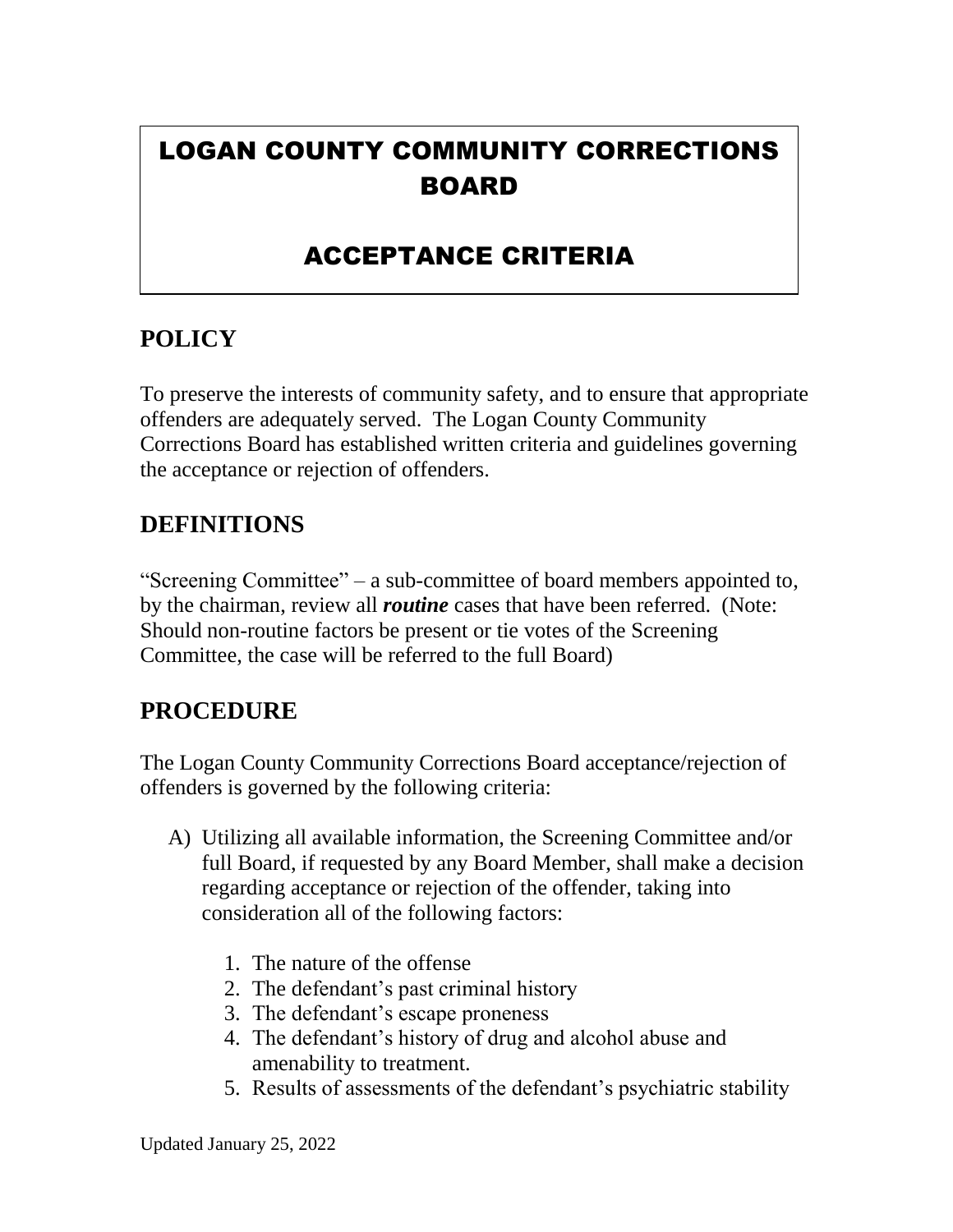- 6. The defendant's employment history
- 7. Any restitution provisions of the sentence
- 8. The defendant's family ties and support system
- 9. The defendant's apparent motivation and participation in D.O.C. or other programs
- 10.The recommendation of D.O.C. personnel including the parole board and case managers.
- 11.The overall appropriateness of the defendant's placement at a community corrections program
- 12.Available programs in the community corrections facilities
- B) All information analyzed in determining eligibility should focus on the following areas:
	- 1. Low likelihood of further violence and/or risk to the community
	- 2. Motivation to abstain from drugs and alcohol
	- 3. Controlled mental health/medical/psychological problems
	- 4. Consideration of behavior reports from Department of Corrections and other criminal justice staff
	- 5. Consideration of presentence investigation report and recommendation of the probation department, assessments and information provided by D.O.C.
- C) Mandatory Exclusion

Individuals falling into the following categories **cannot** be considered for placement:

- 1. Referrals of individual who are required to receive an initial sentence pursuant to Section 18-1.3-406, C.R.S. and all SVP cases.
- 2. Individuals convicted of misdemeanor offenses only. (This would apply to adults, "18 year old juveniles" shall be evaluated on a "case by case" basis)
- 3. Individuals convicted of two (2) or more crimes, separately brought and tried, involving any of the discretionary exclusions contained in E1 listed below within the past five (5) years or three (3) or more listed crimes, separately brought and tried, at any time.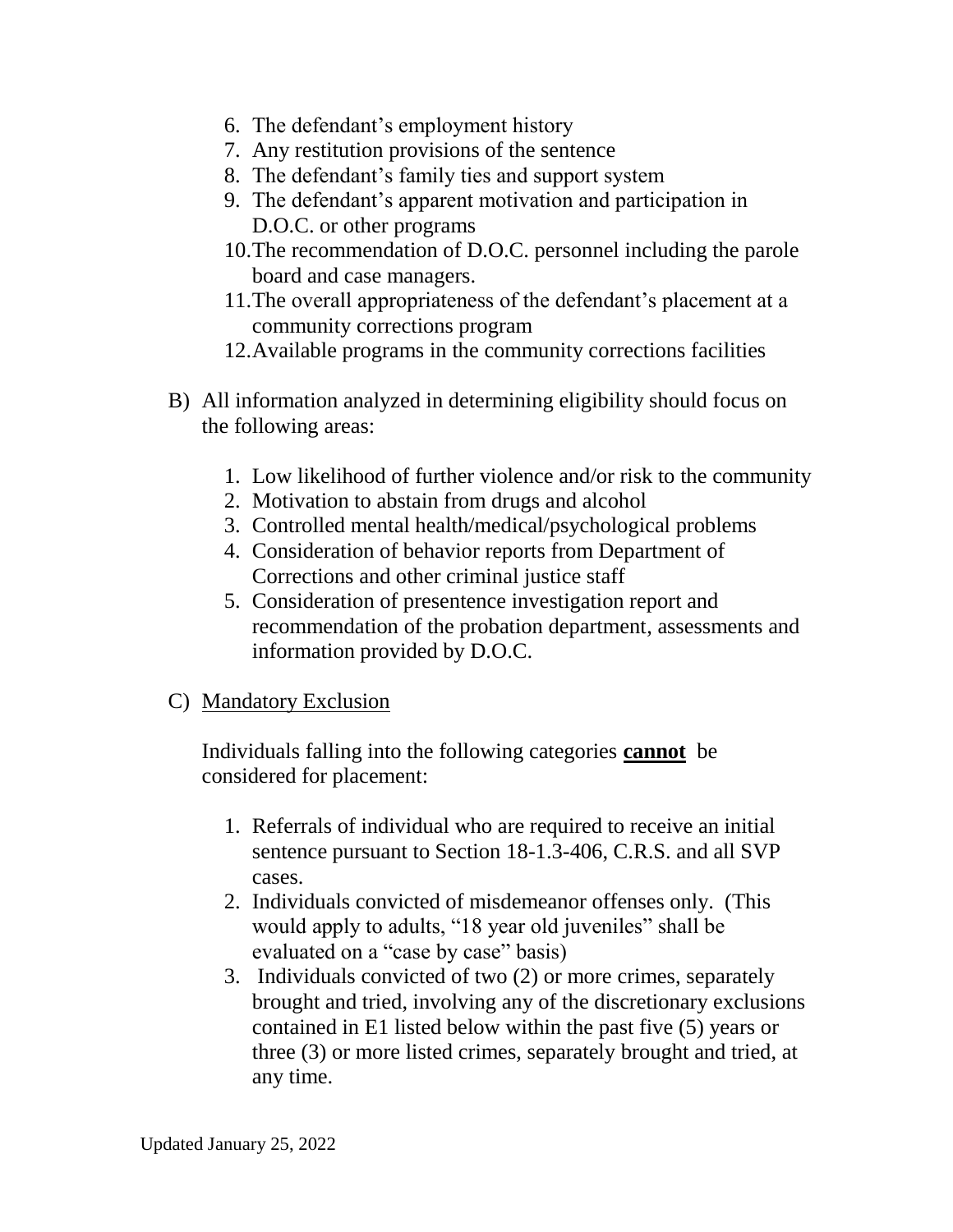- 4. One escape within the previous 12 months from jail, prison, ISP (parole) or community corrections or one escape with the use of force (non forcible escape is a person that walks away from parole, probation, or work release from a county jail) during their lifetime.
- 5. Regression from a community corrections facility in the last 90 days.
- 6. Anyone in the Country illegally.
- D) Mercy Rule

If a defendant's application is rejected due to a Mandatory Exclusion any Board Member may request that the case be re-screened by a quorum of the LCCCB. The case will then be screened at the next full board meeting. To bypass a mandatory exclusion for the program the case must be approved with a unanimous vote by all Board members that are present.

E) Discretionary Exclusion

Individuals who meet the following criteria **may be** subject to rejection on a "case by case" basis:

- 1. Individuals who have been convicted of a crime involving any of the following (this includes any counts dismissed as part of a plea bargain):
	- a. Serious bodily injury
	- b. Use of a deadly weapon
	- c. Sexual Assault or Sexual Exploitation
	- d. Arson not included in C3 above
	- e. Selling of Drugs to Minors
	- f. Three escapes within their lifetime
- 2. Individuals who are unemployable
- 3. Individuals who have been convicted of a crime involving the following:
	- a. More than one (1) Burglary of a private Dwelling in the past five (5) years